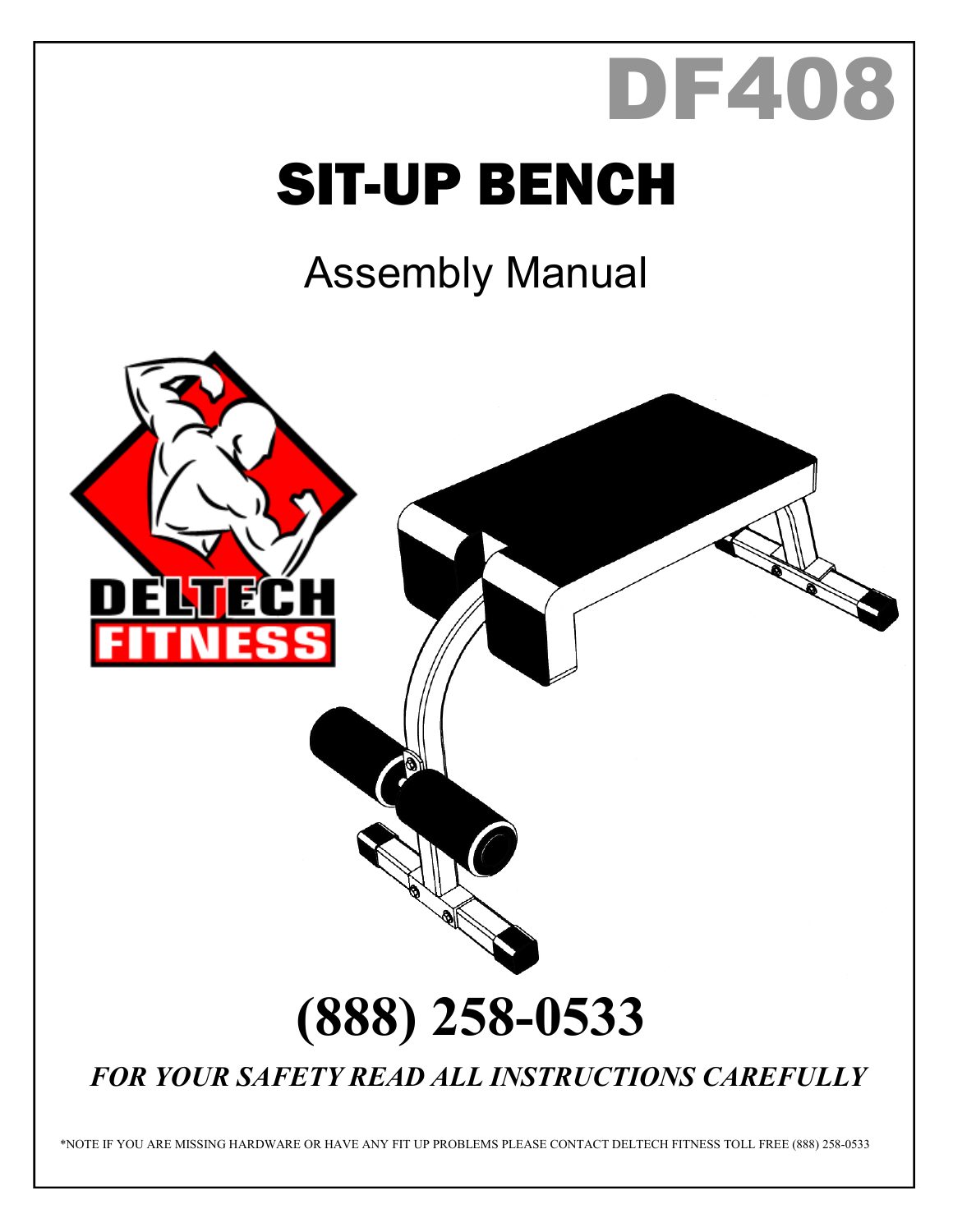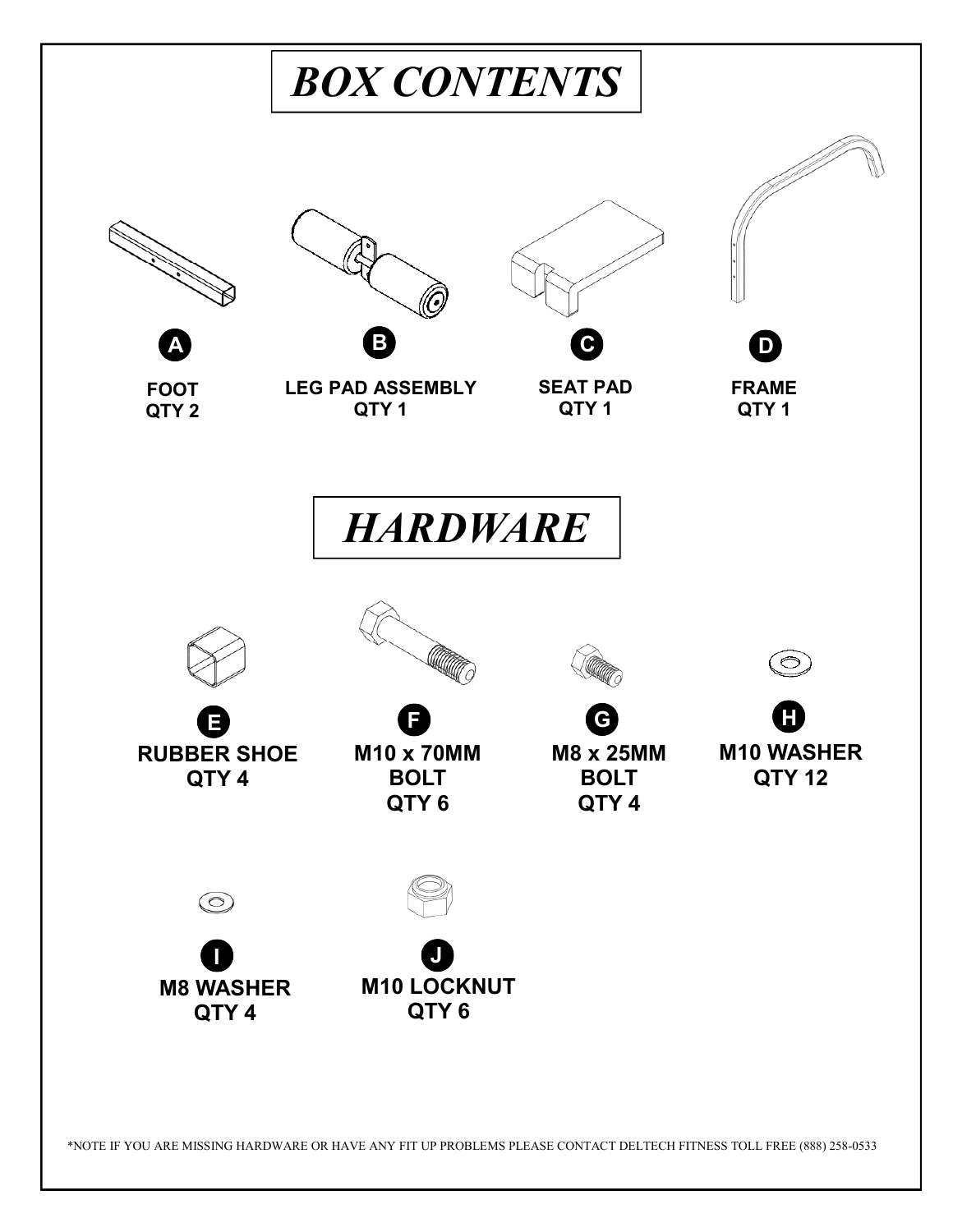

MAKE SURE ALL THE BOLTS ARE TIGHT BEFORE USE. REMEMBER TO CHECK THEM